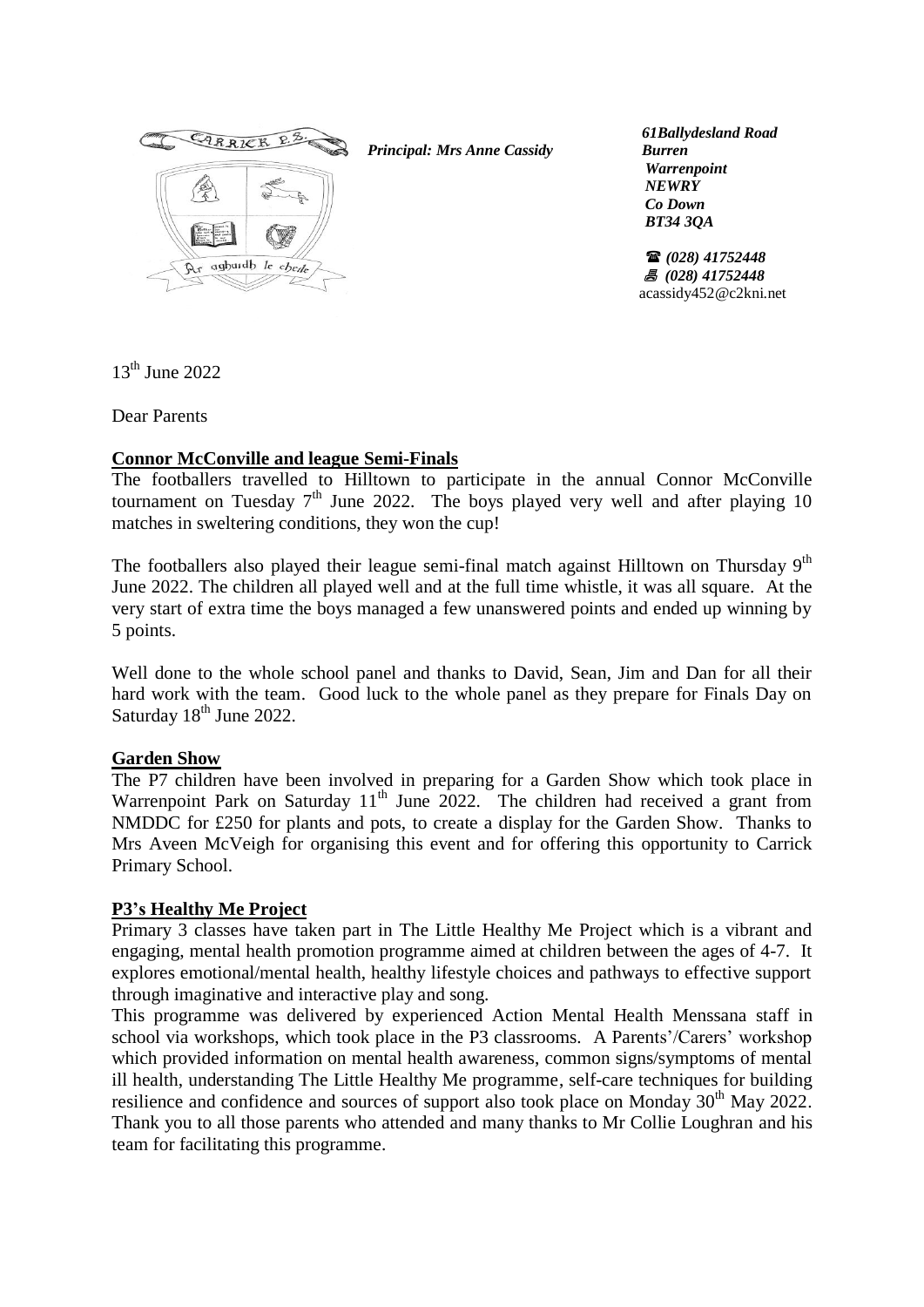## **Rights Respecting Week**

Our Rights Respecting Week took place from Monday  $16<sup>th</sup>$  May 2022 until Friday  $20<sup>th</sup>$  May 2022 and the children who won the Rights Respecting Art Competition were Isla Murtagh, Dylan Harris, Hanna Jaszczuk, Pola Jaszczuk, Rose McKernan, Eve Murtagh, Niamh Morgan, Cullen Hanratty, Ryan Matthews, Ava Mackin, Lottie Benson, Caleb Rafferty, Harrison Threlfall, Leah White, Tommy Armstrong, Freya Rohrs, Aoife McGivern, Logan Burns, Daniel Coulter, Heidi Fegan, Faye Gaffney, Matthew Rooney, Aoibhinn Mulligan, Charlie Downey, Eoghan Rooney, Freya Fegan, Rosa McGreevy and Mhyrren Hughes. Congratulations to these boys and girls and well done to all children for participating in this competition.

## **Tennis Fundraising Day 10th June 2022**

The Friends of Carrick Committee members organised a Tennis Fundraising Day on Friday  $10^{th}$  June 2022. This was a great event and it raised £5147 which was a fabulous amount. Thanks to Mrs E Hickey and the School Councillors who sold tennis resources each morning for the last month. Thank you to Mr and Mrs Lennon for sponsoring water for this event. Thank you also to Mr McMahon for providing a "Happy Box" meal which was a lovely treat for the children.

Thanks to the Friends of Carrick for all their fundraising efforts over many years. The money raised last year has been used to buy beautiful new play resources, PE resources and art resources. The children are really benefitting from these resources especially the paint boxes, easels, chalk, glitter and balls for playtime. The money raised from ourTennis event will be used to purchase extra resources for children, to supplement our ICT resources and to help finance Sports Day Awards, birthday rewards and prizes for competition winners throughout the year.

Thanks to all the parents for supporting the events organised by Friends of Carrick. The Friends of Carrick Annual General Meeting is due to take place on Monday 19<sup>th</sup> September 2022 at 7pm, in the school assembly hall. New members are very welcome.

## **Bolster Community Summer Scheme**

The Bolster Community has organised a Scamps Summer Scheme in St Patrick's Primary School, Newry from  $1^{st}$  August  $-5^{th}$  August 2022 from 8.45am  $-$  3.30pm at a cost of £30 per day with discount for additional children. Children can attend for 1 or more days. The activities planned include Arts and Crafts, Archery, Sports, Science Experiments, Assault Courses, Kite Making and Mindfulness. For more information, contact Paula on 028 308 35764.

## **Readathon**

The Primary 7 children participated in a Readathon on Tuesday  $31<sup>st</sup>$  May 2022. The children read many books in preparation for this event and they competed in a quiz based on these books.

Well done to the winning teams:

The winners in Mrs Doran's class were: 1<sup>st</sup> Place: The BFG's: Orla Byrne, Ryan Carragher, Alex Granat, Niamh Walsh, Cara McKinley and Tomas McGivern.

2<sup>nd</sup> Place: The Twits: Shane Quinn, Daíthí McGovern, Charlie Rafferty, Freya Fegan, Amy McManus, and Aoife Collins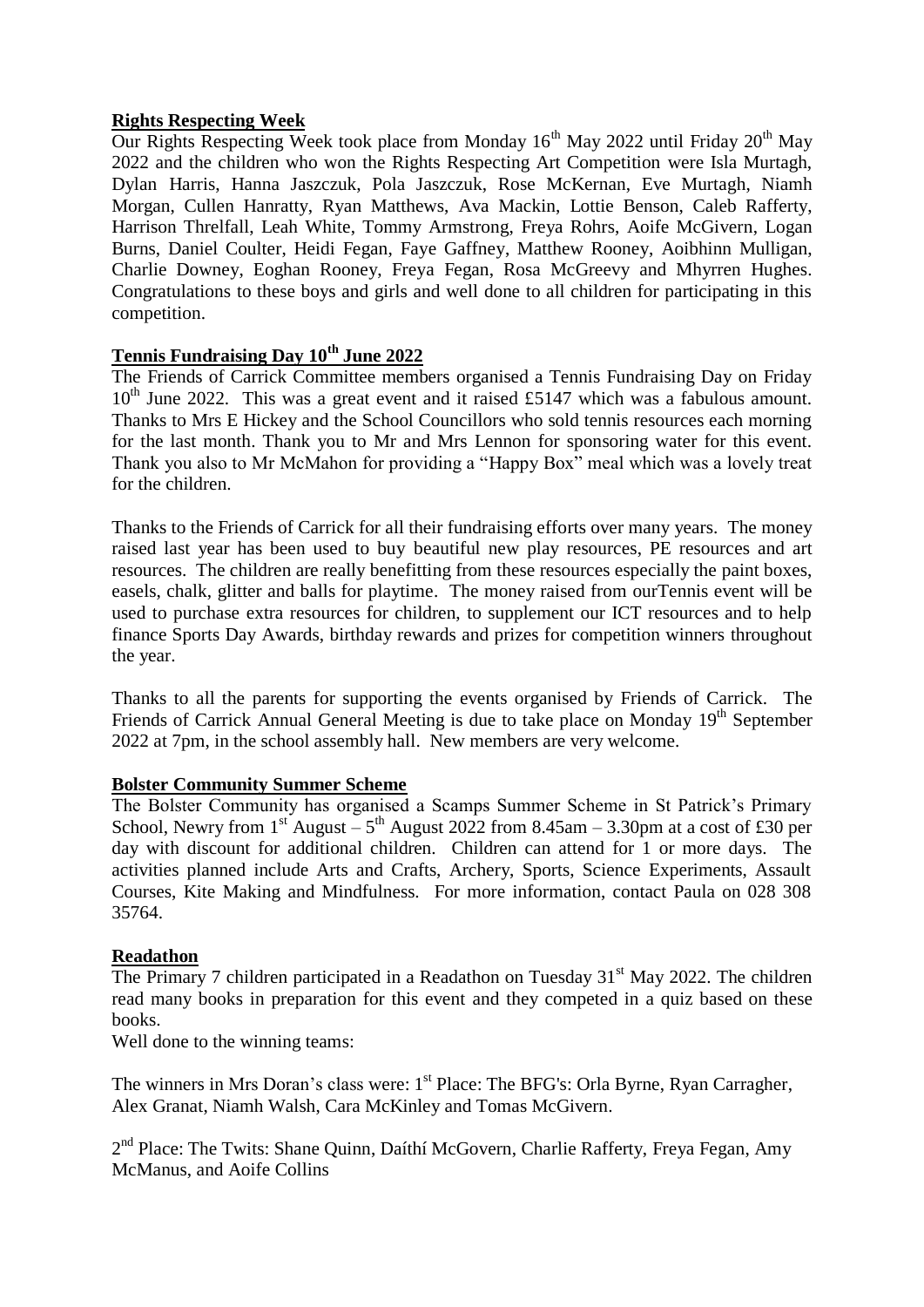3<sup>rd</sup> Place: The Burren Book Ballers: Eoghan Rooney, Theo Gambold, Ella Cunningham, Emily McConville, Jarlath Braham and Annie Fitzgerald.

The winners in Mr Murdock's class were: 1<sup>st</sup> Place: The Big Brains: Lauren Quinn, Eve Woods O'Hanlon, James Toner, Jay Feenan, Aidan McGivern, Mhyrren Hughes.

2<sup>nd</sup> Place: Readathon Rhinos: Rosa McGreevy, Liam Bradley, Laura McMahon, Connor McLoughlin, Patrick Cunningham and Aaron O'Hare.

3<sup>rd</sup> Place: Book Bouncers: Darcie Blair, James O'Hare, Sophie Magee, Daniel McKibben, Luke Doherty and Ellen McCormick

## **Sports Day 2022**

Our school's Sports Day took place on Wednesday  $1<sup>st</sup>$  June 2022 over at the club. This was a great event and the children really enjoyed the races and the fun.

Photographs of Sports Days will be added to the school's website shortly. The children will be receiving medals and rewards for their sporting achievements on Thursday  $16<sup>th</sup>$  June 2022. Thanks to Tesco for sponsoring water, apples and bananas for this event and to Ella McArdle and James Toner for writing a letter to ask Tesco for this sponsorship.

## **Puffin Crossing**

We are delighted that the Puffin Crossing between the Village Green and our school (along the Bridge Road) will be completed on  $15<sup>th</sup>$  June 2022. This crossing will be very useful for children crossing to and from the Village Green. Thanks again to the parents, staff, pupils and Governors for all their support and help with our application for this crossing and to Mr Declan McAteer for liaising with Roads Service to secure this crossing.

## **Visit by Mr Michael Hughes**

On Monday 6<sup>th</sup> June Mr Michael Hughes (Community Foundation) visited Carrick Primary School to talk to the P4-7 assembly about the new Community Hub. Mr Hughes thanked James O'Hare (P7) for sending a letter to the Community Foundation, to thank them for part funding the new facility, which is a fantastic resource for our community.

## **Summer Holidays**

Carrick Primary School is due to close for the Summer Holidays at 12 noon on Thursday  $30<sup>th</sup>$ June 2022.

## **Awards**

On Thursday  $16<sup>th</sup>$  June 2022 we will be holding our annual Awards Day. These awards complement our Awards Programme which runs throughout the school year and includes weekly and monthly awards, including Student of the Month Awards, ICT Awards, Easy Read Awards, Star Awards and Best Group Awards. Well done to all the boys and girls who have won awards throughout the year.

# **Visit to Irwin's Ring and the Townlands of Burren**

On 6<sup>th</sup> May the Primary 7 pupils visited Irwin's Ring on Mr Seamus Doyle's land. The Primary 7's really enjoyed the visit to this site which is of great historical interest. On Wednesday  $8<sup>th</sup>$  June 2022 the Primary 7 pupils went on their annual Townlands Walk and thoroughly enjoyed their tour of the Burren locality and learned so much about the townlands and our local landmarks. Photographs of these trips have been added to the school's website.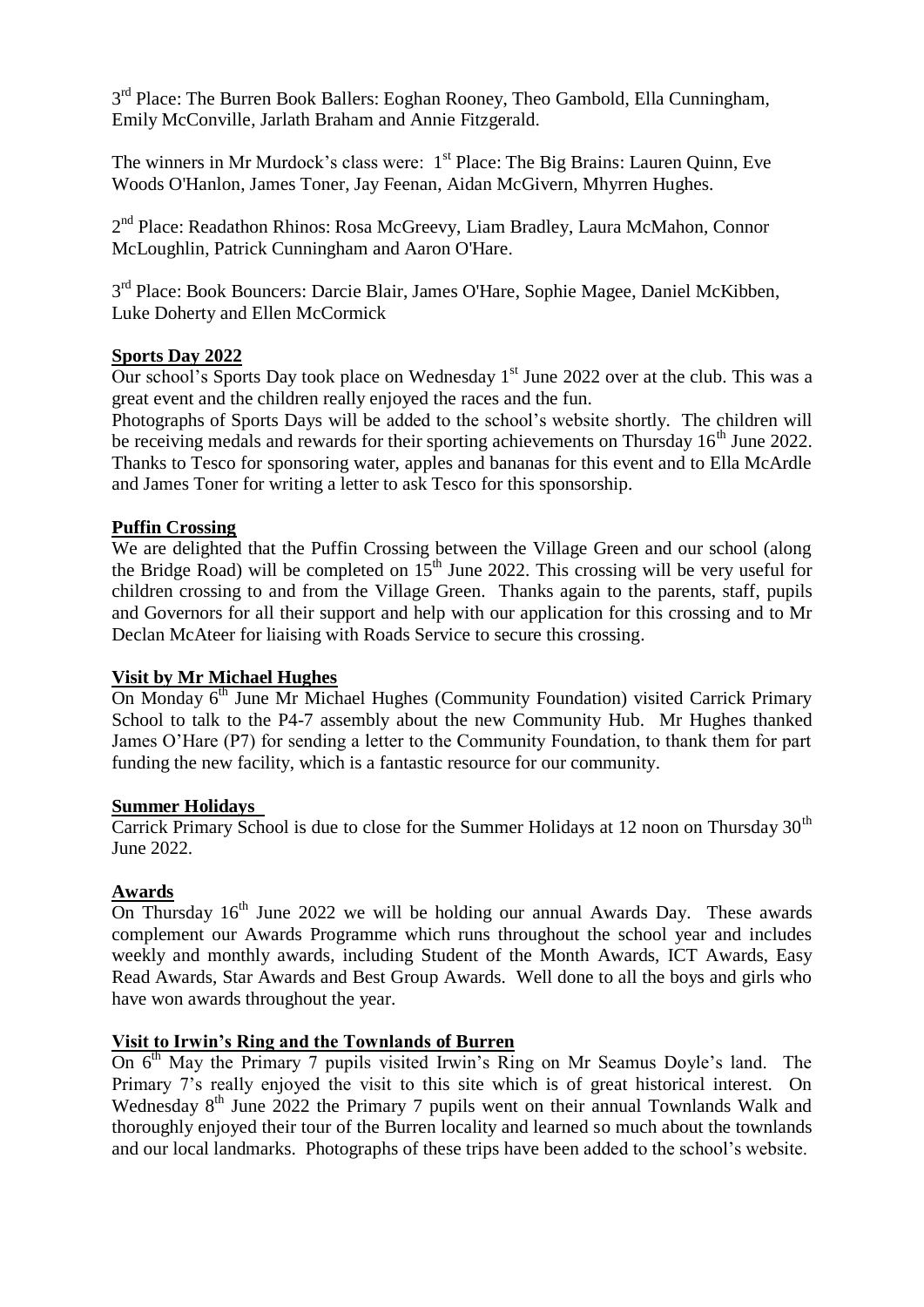### **Sustrans**

## **Our Big Walk and Wheel Challenge which took place in May 2022 was a great success and lots of pupils and staff walked/cycled/scooted to school.**

Our school has applied for the Gold Sustrans Award for the promotion of Active Travel.

## **Annual Reports**

The children's Annual Reports will be sent home today (Monday 13<sup>th</sup> June 2022). Please sign one copy of each report and retain the second copy for your own records. Please feel free to add comments to the reports being returned to school. Your feedback is very valuable to us and is used to help us to continue to make improvements.

## **School Dinners**

The cost of a school dinner is £2.60 per day or £13 per week. Please send in dinner money each Monday and please make cheques payable to Carrick Primary School. Prompt payment is very much appreciated.

## **Free School Meals/ Uniform/PE Uniform Assistance Application Forms**

Please see the Education Authority's website for information about free school meals/uniform allowances/PE uniform assistance. Additional information and help are available from the office for parents who wish to apply for meals and/or uniform assistance. Please apply even if there is only a small chance of success, as the school budget increases significantly if more children are receiving free school meals.

## **Home to School Transport**

The Education Authority has introduced a new online application process for parents applying for home to school transport. Information on eligibility for transport assistance and how to apply online can be found at [www.eani.org.uk/transport](http://www.eani.org.uk/transport)

## **Lego and Books**

There has been a great resurgence in the children's interest in Lego. If any family has any Lego or books which they no longer want, the school would certainly be able to put these resources to good use. Any donations would be very much appreciated. Thank you to all those families who have already sent in donations of books and Lego. And to those who have returned school books to the school already

## **Contact Numbers**

**We are currently updating our contact numbers on the school's computer system and would ask parents to inform the school of any changes in addresses, home telephone numbers, work telephone numbers and/or mobile numbers.**

## **Early Exits**

If a child is taken out of school early, could parents please: send in a note to inform the teacher or ring the school secretary; call at the office to collect your child; and also sign the exit book.

Many thanks for your continued support and cooperation. Yours faithfully Mrs Amanda Duffin Mrs Mary McCann